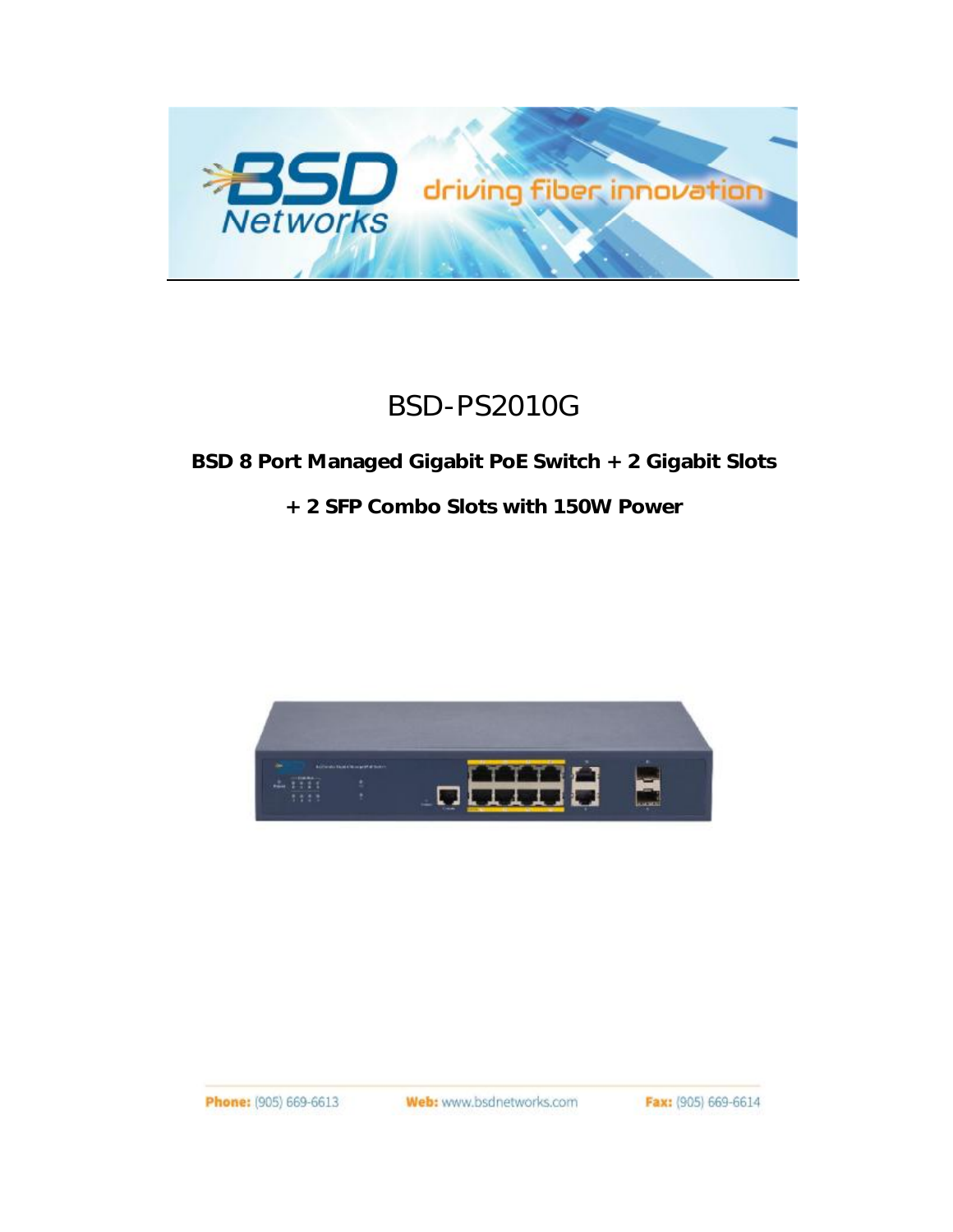

#### **Overview:**

The BSD-PS2010G, a L2 Managed PoE Switch, offers 8\*10/100/1000 BASE-T PoE Ports with 2 Gigabit Ethernet and 2 SFP Uplink Ports, embedded inside 150watt PoE Power budget, switch provides high-performance, powerful and abundant Layer 2 Switching functions like enterpriselevel QoS, advanced security strategies and a bundle of ISP Features, the IP-MAC-Port Binding (IMPB) AND Access Control List (ACL) functions protect against broadcast storm, ARP and Denialof-service (DOS) attacks, etc, Quality of Service (QoS, L2, L3, L4) enhance traffic management capabilities to move your data smoother and faster.

Along with the-easy-to use CLl web management interfaces, The BSD-PS2010G provides a reliable, secure solution for enterprise, campus and ISP networks requirement.

#### **High-lights:**

- Ø 8 x 10/100/1000BASE-T PoE ports with 2GE + 2SFP Combo Uplink
- Ø 150W PoE Power Budget
- Ø Link Aggregation Control Protocol (LACP)
- Ø Layer 2 management and security capabilities
- Ø Default button for recovery factory setting
- Ø Automatic defect the stuck IP Cameras, and Reboot IPC (other PDs)
- Ø Support short-circuit protection and Over-current protection
- Ø Intelligent PoE Port Priority to protect switches in over-loading status
- Ø L2/L3/L4 QoS and IGMP snooping optimize voice and video application
- Ø WEB/CLI managed modes, SNMP, bring abundant management features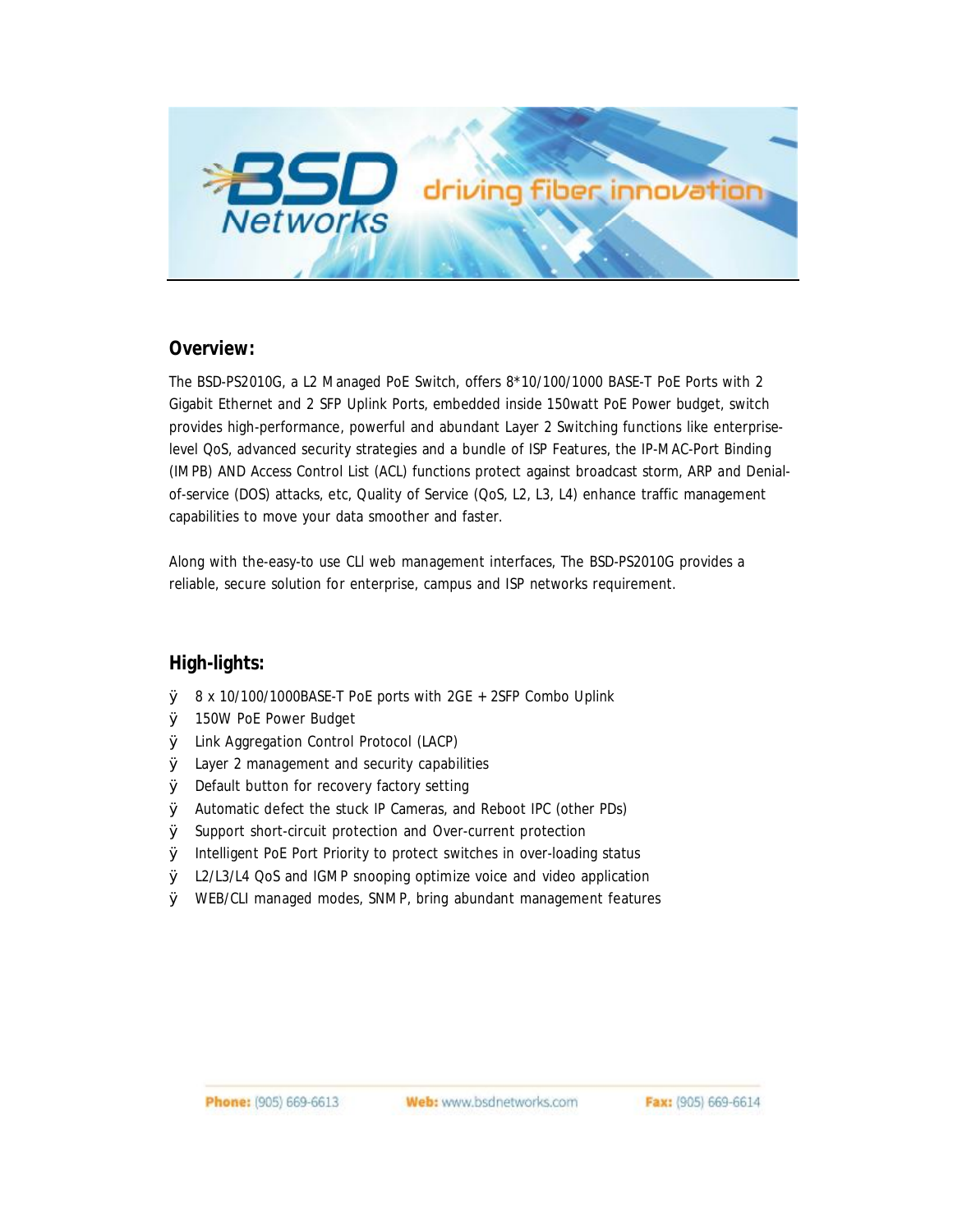

### **Hardware Specifications:**

| Model No.                    | <b>BSD-PS2010G</b>                                           |                               |
|------------------------------|--------------------------------------------------------------|-------------------------------|
| Ports description            | PoE port                                                     | 1-8 port: 10/100/1000Mbps PoE |
|                              | Uplink port                                                  | 9-10 port: 2 Gigabit Rj45 or  |
|                              |                                                              | 2 SFP Slots Combo             |
| PoE power output             | PoE Power Budget                                             | 150W                          |
|                              | Max PoE Port output                                          | 30W                           |
| Performance<br>specification | <b>Backplane Bandwidth</b>                                   | 20Gbps                        |
|                              | Packet forwarding rate                                       | 14.88Mpps                     |
|                              | <b>MAC</b> address                                           | 8k                            |
|                              | Jumbo Frame                                                  | 9216 Bytes                    |
| Processing types             | Store and forward                                            |                               |
| Power Supply                 | AC 100~240V, 50/60Hz                                         |                               |
| <b>LED</b> indicators        | PWR/ Link/Act                                                |                               |
|                              | Power (power indicator),                                     |                               |
|                              | Link/Act (link/activity indicator)                           |                               |
| Transmission mode            | IEEE802.3x Full-duplex and Backpressure half-duplex          |                               |
| Network standard             | IEEE802.3i 10 BASE-T                                         |                               |
|                              | IEEE802.3u 100 BASE-TX                                       |                               |
|                              | IEEE802.3ab 1000 BASE-T                                      |                               |
|                              | IEEE802.3z 1000 BASE-T Fiber                                 |                               |
|                              | IEEE802.3x Flow Control                                      |                               |
|                              | IEEE802.1p LAN layer 2 QoS/CoS protocol for traffic priority |                               |
|                              | (multicast filtering)                                        |                               |
|                              | IEEE802.1q VLAN                                              |                               |
|                              | IEEE802.1d STP Spanning tree                                 |                               |
|                              | IEEE802.1w RSTP Spanning tree                                |                               |
|                              | <b>IEEE802.3af Power over Ethernet</b>                       |                               |

$$
Fax: (905) 669-6614
$$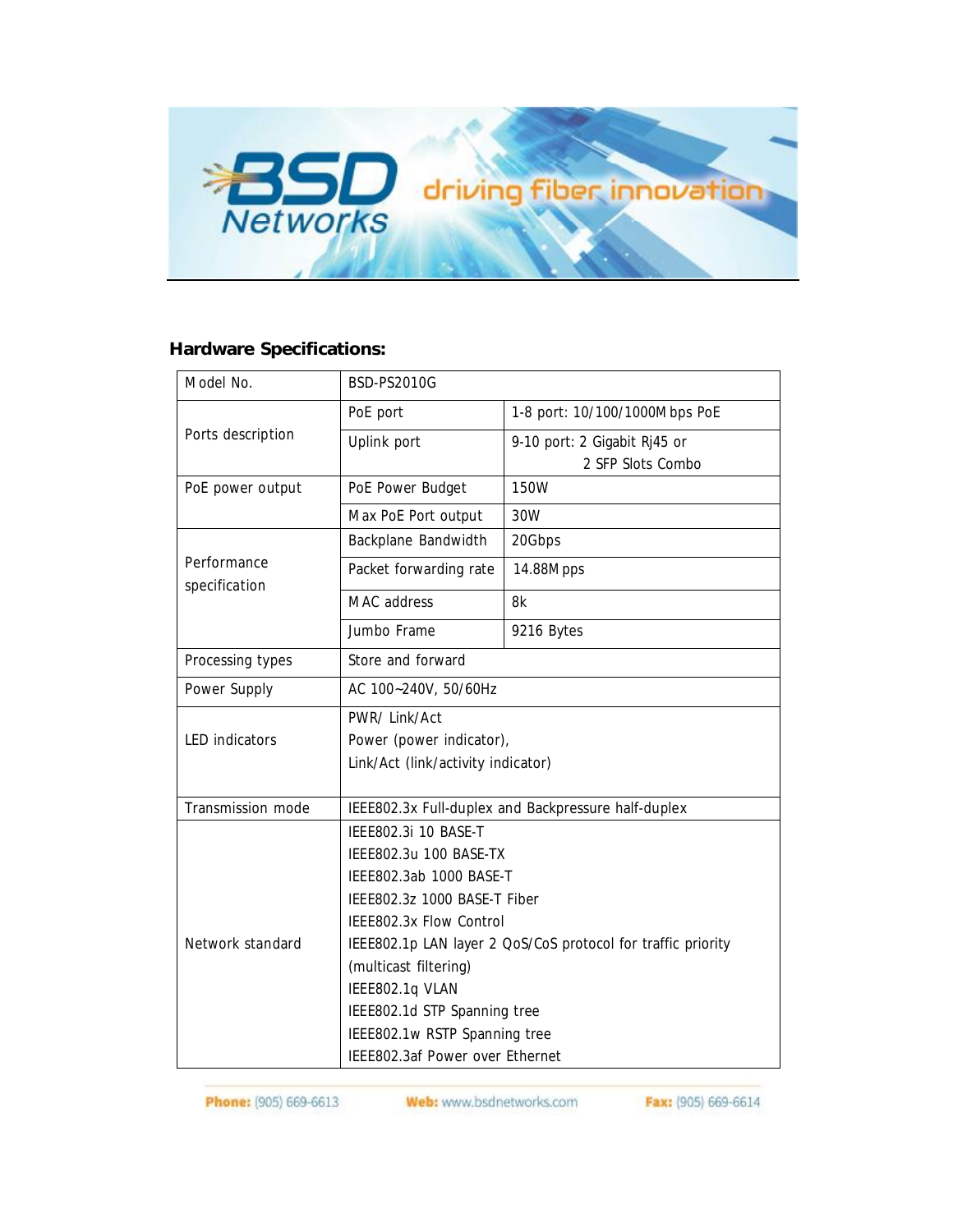

| <b>Dimensions</b> | 282mm(L) * 178mm(W) * 44mm(H)      |  |
|-------------------|------------------------------------|--|
| Cable Requirement | UTP cat 5 or above                 |  |
|                   | Operating temperature: -10°C~45°C, |  |
| Environment       | Operating humidity: 10%~90%        |  |
| specification     | Storage temperature: -20°C~70°C,   |  |
|                   | Storage humidity: $5\%$ ~95%       |  |

## **Software Specifications:**

| Quality of Service      | Support 802.1p CoS/DSCP priority                                |  |
|-------------------------|-----------------------------------------------------------------|--|
|                         | Support 4 priority queues                                       |  |
|                         | Queue scheduling: SP, WRR, SP+WRR                               |  |
|                         | Port/Flow- based Rate Limiting                                  |  |
| L <sub>2</sub> Features | IGMP Snooping V1/V2/V3                                          |  |
|                         | Spanning Tree: STP/RSTP/MSTP                                    |  |
|                         | Port Isolation                                                  |  |
|                         | <b>BPDU filtering/guard</b>                                     |  |
|                         | TC/Root protect                                                 |  |
|                         | Loop back detection                                             |  |
|                         | 802.3x Flow Control                                             |  |
|                         | 802.3ad LACP                                                    |  |
| VI AN                   | Supports up to 4K VLANs simultaneously (out of 4K VLAN IDs)     |  |
|                         | Port/ MAC/Protocol-based VLAN                                   |  |
|                         | Management VLAN configuration                                   |  |
|                         | L2~L4 package filtering based on source and destination MAC, IP |  |

Phone: (905) 669-6613

Web: www.bsdnetworks.com